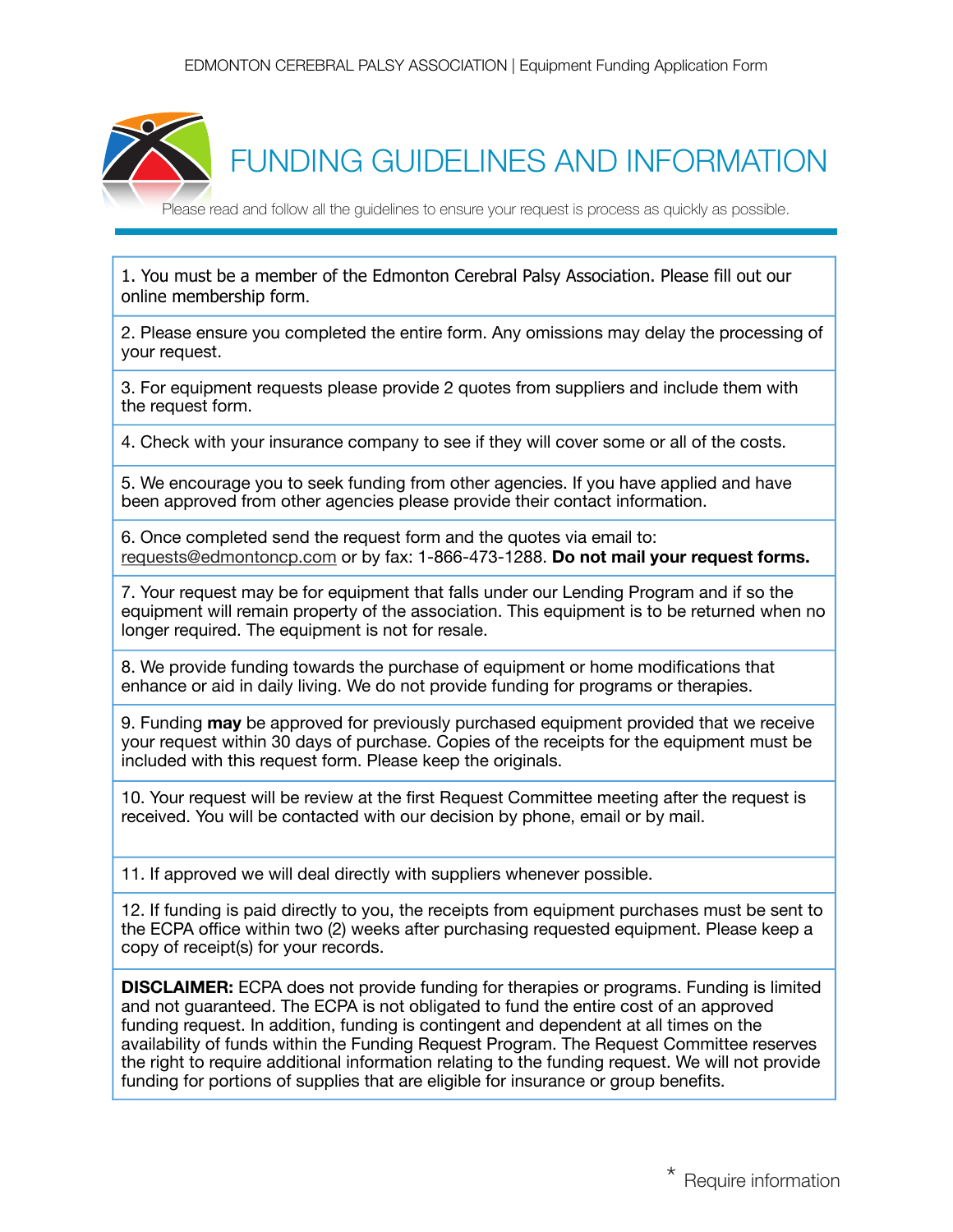| APPLICANT INFORMATION (PERSON WITH CEREBRAL PALSY) |              |         |  |
|----------------------------------------------------|--------------|---------|--|
| *Name:                                             |              |         |  |
| *Address:                                          |              |         |  |
| City:                                              | Postal Code: | *Phone: |  |
| *Email:                                            |              | *Cell:  |  |

| WERE YOU ASSISTED IN COMPLETING THIS APPLICATION? MAY WE CONTACT<br>THEM ON YOUR BEHALF? |              |         |
|------------------------------------------------------------------------------------------|--------------|---------|
| $No \Box Yes \Box$ *Name:                                                                |              |         |
| *Address:                                                                                |              |         |
| City:                                                                                    | Postal Code: | *Phone: |
| *Email:                                                                                  |              | *Cell:  |

| ALTERNATIVE FUNDING SOURCES   Have you applied to any of the following? |                                         |  |
|-------------------------------------------------------------------------|-----------------------------------------|--|
| <b>Easter Seals</b>                                                     | No $\Box$ Yes $\Box$ Amount approved \$ |  |
| <b>Child Ability Fund</b>                                               | No $\Box$ Yes $\Box$ Amount approved \$ |  |
| <b>Presidents Choice Children Charity</b>                               | No $\Box$ Yes $\Box$ Amount approved \$ |  |
| Dawn Land Foundation                                                    | No $\Box$ Yes $\Box$ Amount approved \$ |  |
| Make A Wish                                                             | No $\Box$ Yes $\Box$ Amount approved \$ |  |
| Cerebral Palsy Association in Alberta                                   | No $\Box$ Yes $\Box$ Amount approved \$ |  |

## Insurance Companies cover a wide range of equipment \*

Have you contacted your insurance company? No  $\square$  Yes  $\square$ 

If yes, how much will they provide? \$